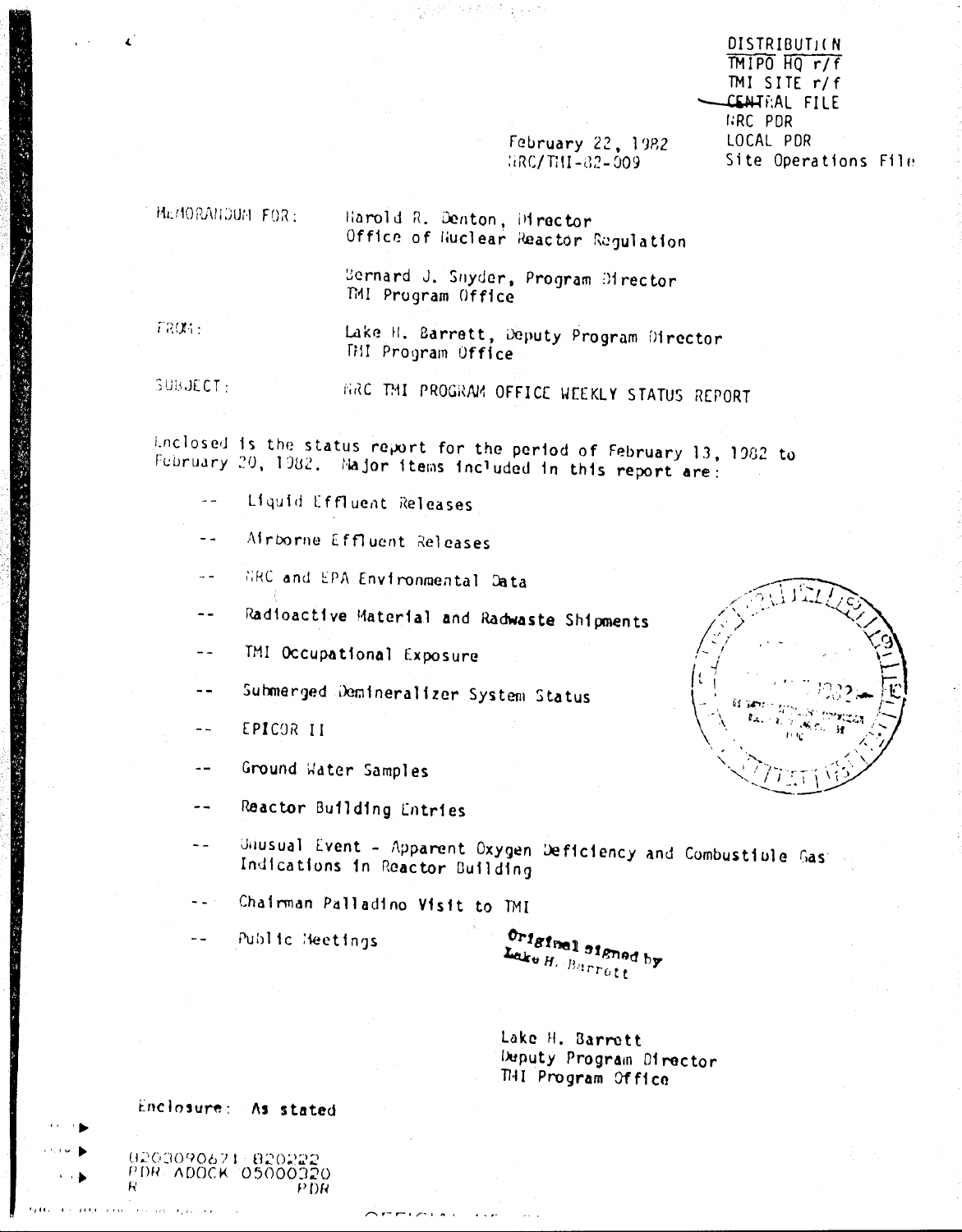Harold R. Denton Bernard J. Snyder

cc w/encl: EU0 ogc Office Directors Consaissioner's Technical Assistants HRR Division Directors *KRR A/O's* Regional Directors IE Division Directors TAS EIS TAI Program Office Staff (15) pys EPA **JOE** Projects Br. #2 Chief, DRPI, RI DRPI Chief, RI Public Affairs, RI State Liaison, RI

 $182$ 

MIPO les just TMIPO TMIPO.AV TMIP0 **TM I PO**  $\sim$  GKalman/jes  $RCOWe$ Mstrandaky<sup>+</sup> AFasano RBellamy  $+21.482$  $2/2.482$  $212482$  $2/782$  $2/22/82$ 

 $-2-$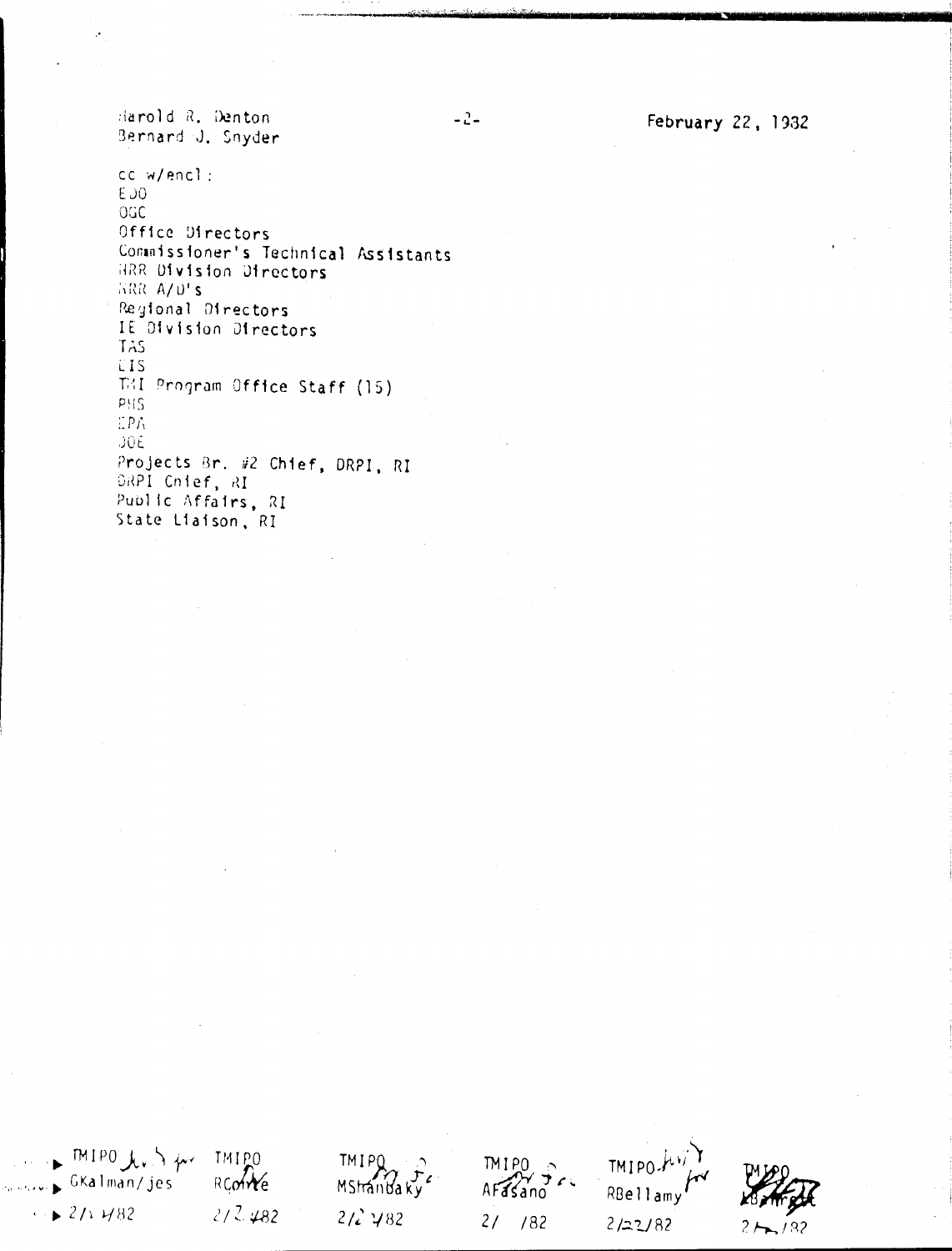#### HRC TMI PROGRAM OFFICE WEEKLY STATUS REPORT

February 13,1982 - February 20.1982

#### Plant Status

Core Cooling Mode: Heat transfer frcm the reactor coolant system (RCS) loops to reactor building ambient.

Available Core Cooling Modes: Decay heat removal systems. Long term cool ing "B" (once through steam generator-B).

RCS Pressure Control Mode: Standby pressure control (SPC) system.

Backup Pressure Control Modes: Mini decay heat removal (MOHR) system. Decay heat removal (OHR) system.

Hajor Parameters (as of 0530. February 19,1982) (approximate values) Average Incore Thermocouples: 104°F Maximum Incore Thermocouple: 132°F

Res Loop Temperatures:

| Hot Leg      | 96°F            | 99°F           |
|--------------|-----------------|----------------|
| Cold Leg (1) | 79°F<br>$83$ °F | 81 °F<br>85 °F |

Res Pressure: 96 psig

Reactor Building: Temperature: 64°F Water level: Elevation 283.5 ft.  $(1.0 \text{ ft. from floor})$ <br>Pressure:  $-0.2 \text{ psio}$  $-0.2$  psig Airborne Radionuclide.Loncentrations: 3.3 E-6  $uCi/cc$   $H^3$ (sample taken 2/19/82) 8.6 E-6  $u$ Ci/cc Kr<sup>85</sup> (sample taken 2/19/82)

# Effluent and Environmental (Radiological) Information

1. Liquid effluents from the TMI site released to the Susquehanna River after processing, were made within the regulatory limits and in accordance with NRC requirements and City of Lancaster Agreement dated February 27, 1980.

During the period F2bruary 11.1982, through February 18. 1982. the effluents contained no detectable radioactivity at the discharge point and individual effluent sources, which originated within Unit 2, contained no detectable radioactivity.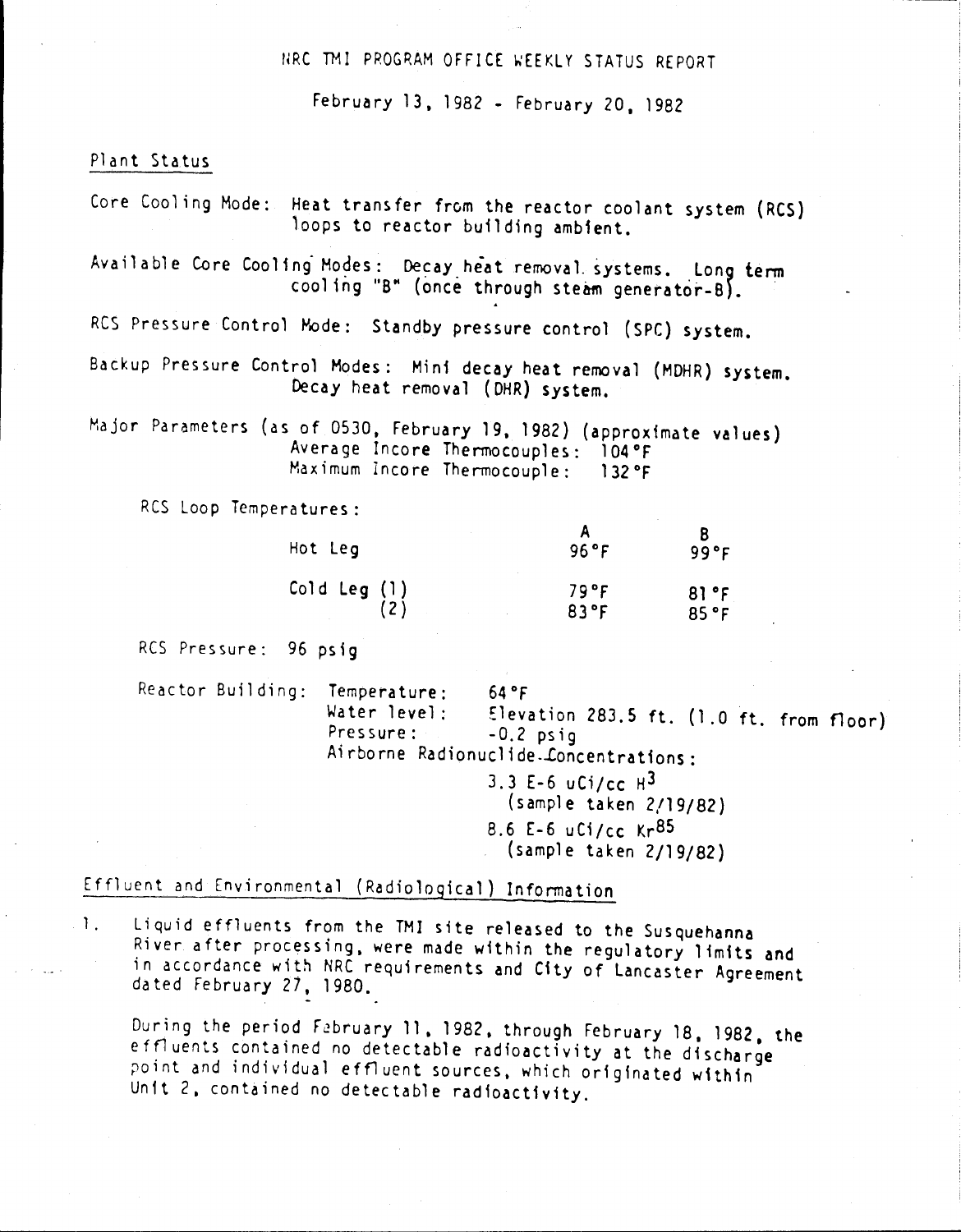- $2.$ Airtorne Effluents. Airborne effluents are reported on a monthly  $basis$
- $3<sub>1</sub>$ Environmental Protection Agency (EPA) Environmental Data.
	- The EPA Middletown Office has not received the analytical  $$ results for Kr-85 measurements around the TMI site from the EPA's Counting Laboratory at Las Vegas, Nevada. When these results become available, they will be included in a subsequent report.
	- No radiation above normally occurring background levels was  $-1$ detected in any of the samples collected from EPA's air and gamma rate networks during the period from February 10, 1982 through February 18, 1982.
- NRC Environmental Data. Results from NRC monitoring of the environment  $4.$ around the TMI site were as follows:
	- The following are the NRC air sample analytical results for  $\overline{a}$ the onsite continuous air sampler:

| Sample Period |                                                           | $I-131$ $Cs-137$ | $(uCi/cc)$ $(uCi/cc)$ |
|---------------|-----------------------------------------------------------|------------------|-----------------------|
| HP-307        | February 10, 1982 - February 18, 1982 <5.6 E-14 <5.6 F-14 |                  |                       |

- $5.$ License Radioactive Material and Radwaste Shipments.
	- On Friday, February 12, 1982, seven liquid SDS samples from  $\sim$ Unit 2 were shipped to Oak Ridge National Laboratory, Oak Ridge, Tennessee.
	- On Friday, February 12, 1982, 20 boxes containing compacted  $\sim$   $\sim$ and noncompacted Unit 1 trash were shipped to U.S. Ecology, Richland, Washington.
	- On Thursday, February 18, 1982, 60 drums containing laundry  $\sim$   $\sim$ were shipped from Unit 2 to Tri-State Industrial Laundries, Utica, New York.
- TMI Occupational Exposure. Licenses TLD (Thermoluminescent Dosimeter) 6. records indicate the following Unit 2 total occupational radiation exposure for January 1982: 15 man-rem\*

\* Man-rem is an expression for the summation of whole body doses to individuals in a group. Thus, if each member of a population group of 1.000 people were to receive a dose of 0.001 rem (1 millirem). or if two people were to receive a dose of 0.5 rem (500 millirem) each, the total man-rem dose in each case would be one man-rem.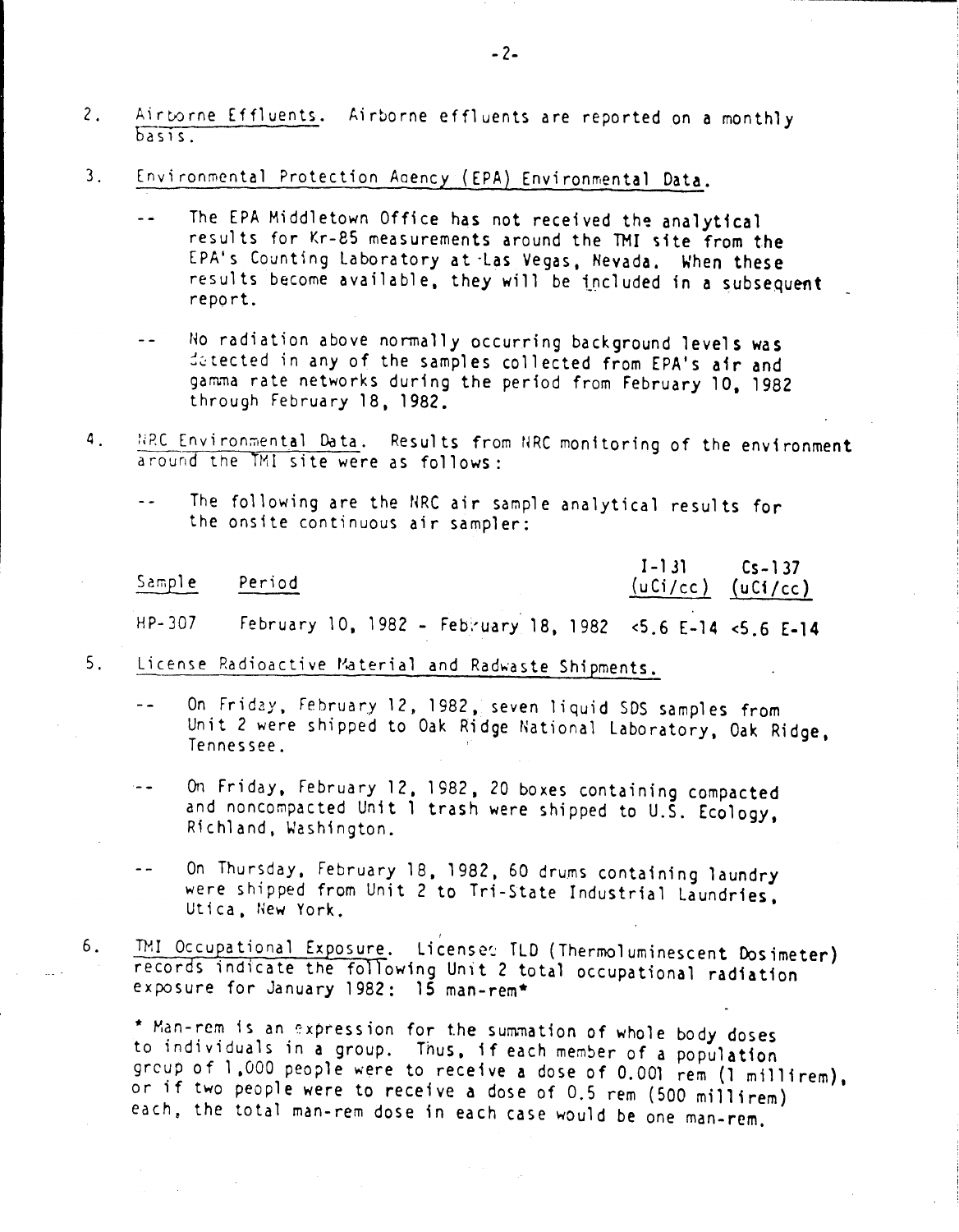#### Major Activities

- 1. Submerged Demineralizer System (SDS). Processing of batch 20 was completed on February 16, 1982. SDS performance parameters for batch 20 are enclosed as Attachment 1. Transfer of batch 21 (30,000 gallons) from the reactor building sump commenced on February 16,1982 and was completed on February 17,1982. Processing of this new batch was delayed until February 20, 1982, while a valve in the EPICOR II system was repaired. To date, approximately 570,000 gallons of water have been transferred from the reactor building sump. Approximately 70.000 gallons of water remain there.
- 2. EPICOR II. The EPICOR II system continued to process 50S effluents until a valve malfunction forced the system to be shutdown on February 17, 1982. Performance parameters are enclosed as Attachment 1.
- 3. Ground Water Samples. Tritium levels in water samples from test borings 2, 16, and 17 remained above their January 1982 levels during the week; water samples from test borings 3, 8, and 136 indicated tritium levels slightly higher than the previous week. Cesium 137 levels in water samples from test borings 4, 5, 10, and 6 were just slightly above the lower limit of detection. Increases in radionuclide levels in other test borings near the borated water storage tank (BWST) are expected. Additional samples are being taken to closely monitor the situation. A map showing the location of the test borings is enclosed as Attachment 2, with figures indicating the recent concentrations.
- 4. Reactor Building Entries. An entry was completed on February 16, 1932. The major tasks accomplished were:
	- A gamma spectrometer survey was conducted on the 347 ft. elevation.
	- A radiation survey was conducted on the 305 ft. elevation.
	- New fire hoses were installed at four fire stations: two on  $\sim$   $\sim$ the D-ring and two on the 305 ft. elevation.
- 5. Unusual Event Apparent Oxygen Deficiency and Combustible Gas Indications in Reactor Building. Prior to a scheduled personnel entry into the Unit 2 reactor building (RB), at about 9:00 AM on February 19, 1982, the reactor building purge was activated and air-oxygen (02) concentration was measured with portable instruments to br 17% (normal 02 concentration is about 20.5 - 21%). This 02 deficient atmosphere was apparently verified usirg another portable 02 meter within about 30 minutes from the original measurements. A second team entered the reactor building at approximately 1 :45 PM, to perform additional air samp1 ing and visual observation. The team was equipped with portable combustible gas and 02 detection instruments. Portable instruments indicated variable 02 concentrations at the reactor building (RB) 305 ft. level with the lowest oxygen level at 12%. The portable detection equipment also indicated the apparent presence of combustible gasses nuar the top of the 3B stairwell to the 347 't. elevation.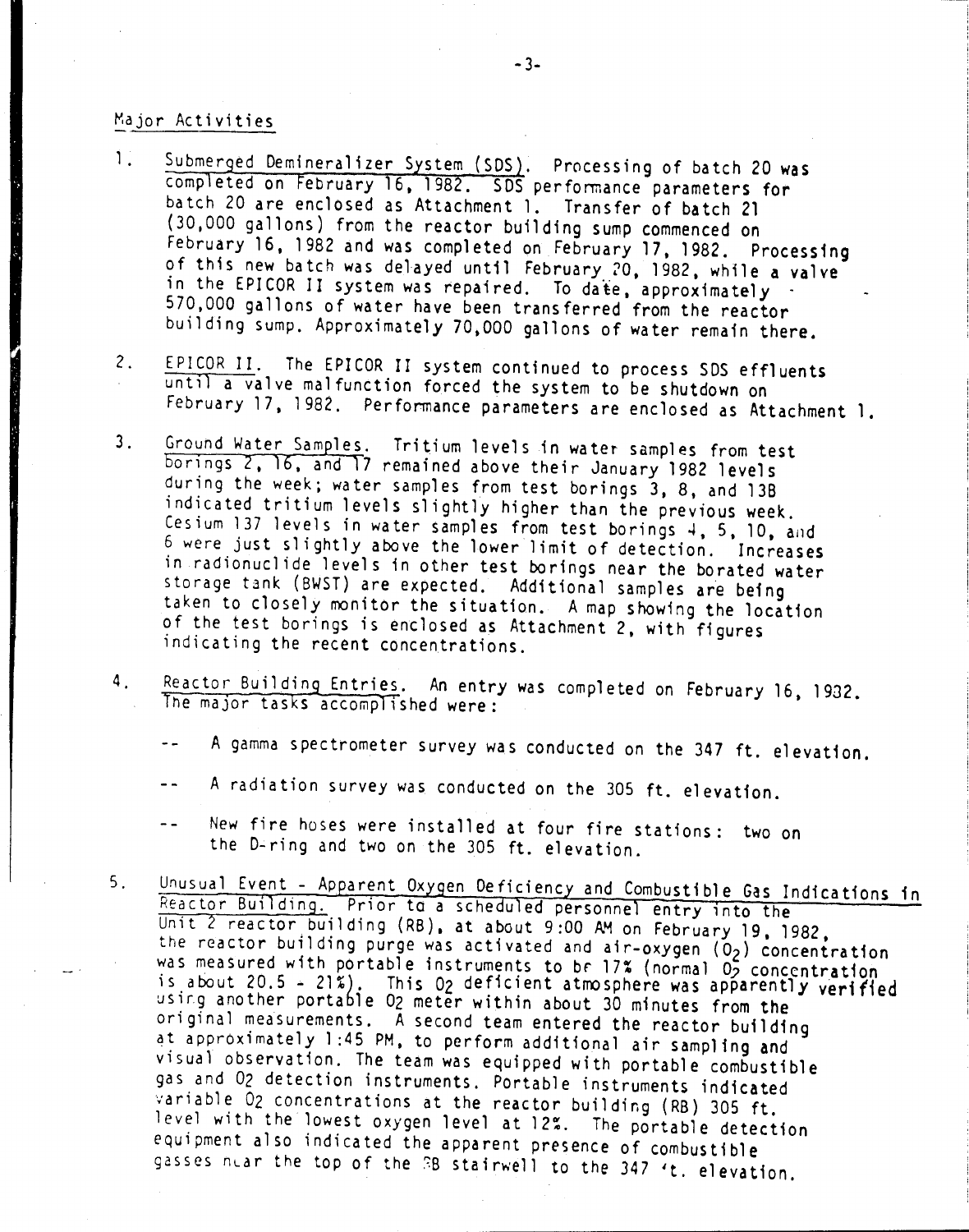An air sample from the RB 305 ft. level was taken during the 1:45 PM entry. At approximately 4:20 PM results of the analysis of this gas sample indicated 1-1.5% hydrogen (H2) with no detectable carbon dioxide or carbon monoxide and 19% 02. At 5:26 PM, the licensee declared an unusual event because of the uncertainity of the actual atmospheric conditions inside the reactor building. The sample analysis was subsequently determined to be in error due to undetermined problems with a gas chromatograph. The sample contained no detectable hydrogen or any other combustiole gas. The gas chromatograph in question gave the same erroneous results for a sample taken of normal outside air. The licensee used additional onsite and offsite equipment on subsequent analyses to verify that none of the samples contained any combustible gas.

Purging of the RE, which was in progress since 9:00 AM was continued. Between 5:00 PM and midnight on February 19, 1982, analyses of samples taken via the HPR-227, RB dome sample point, and results from portable monitor measurements of the RB purge exhaust trains indicated normal (20-21%) levels of 02 and no detectable levels of combustible gas.

An entry into the RB was conducted between 12:33 AM and 12:52 AM on February 20, 1982. During this entry two Edmont and one Gas Tech portable 02 and combustible gas detectors were used. The Gas Tech was used to measure combustible gasses only, and the Edmonts were used to measure O<sub>2</sub> and combustible gasses simultaneously. The Gas Tech alarmed to indicate a low 02 concentration; however, the readings from the Edmonts indicated normal 02 concentrations. The readings from all three instruments indicated the absence of any combustible gasses. Grab samples taken during this entry were analyzed by laboratory equipment; the results indicated normal levels of O<sub>2</sub> and no detectable levels of combustible gasses. During a critique held by the licensee following this entry, entry personnel stated that the transmissions from the portable radios) that *'.hey* were using for communication, appeared to affect the O<sub>2</sub> and combustible gas detector readings.

The licensee secured the unusual event status of the plant at  $2:04$   $AM<sub>s</sub>$ February 20, 1982. The reactor building purge was shutdown at 10:20 AM on February 20, 1982. Licensee personnel made an additional reactor building entry at 6:45 PM on February 20, 1982. A licensee test performed during this entry confirmed that radio frequency transmissions interfered with the portable gas monitors which measure O<sub>2</sub> and combustible gasses.

The results of all five grab samples of all taken during this entry indicated normal levels of O<sub>2</sub> and no detec ole levels of combustible gasses. The licensee is continuing to take air samples from the HPP.-227 reactor building dome sample connection every twr hours. As of 11:00 AM on Monday. February 22, 1982, all of these samples have indicated normal levels of 02 and no detectable levels of combustible gasses. The reactor building purge remains shutdown.

•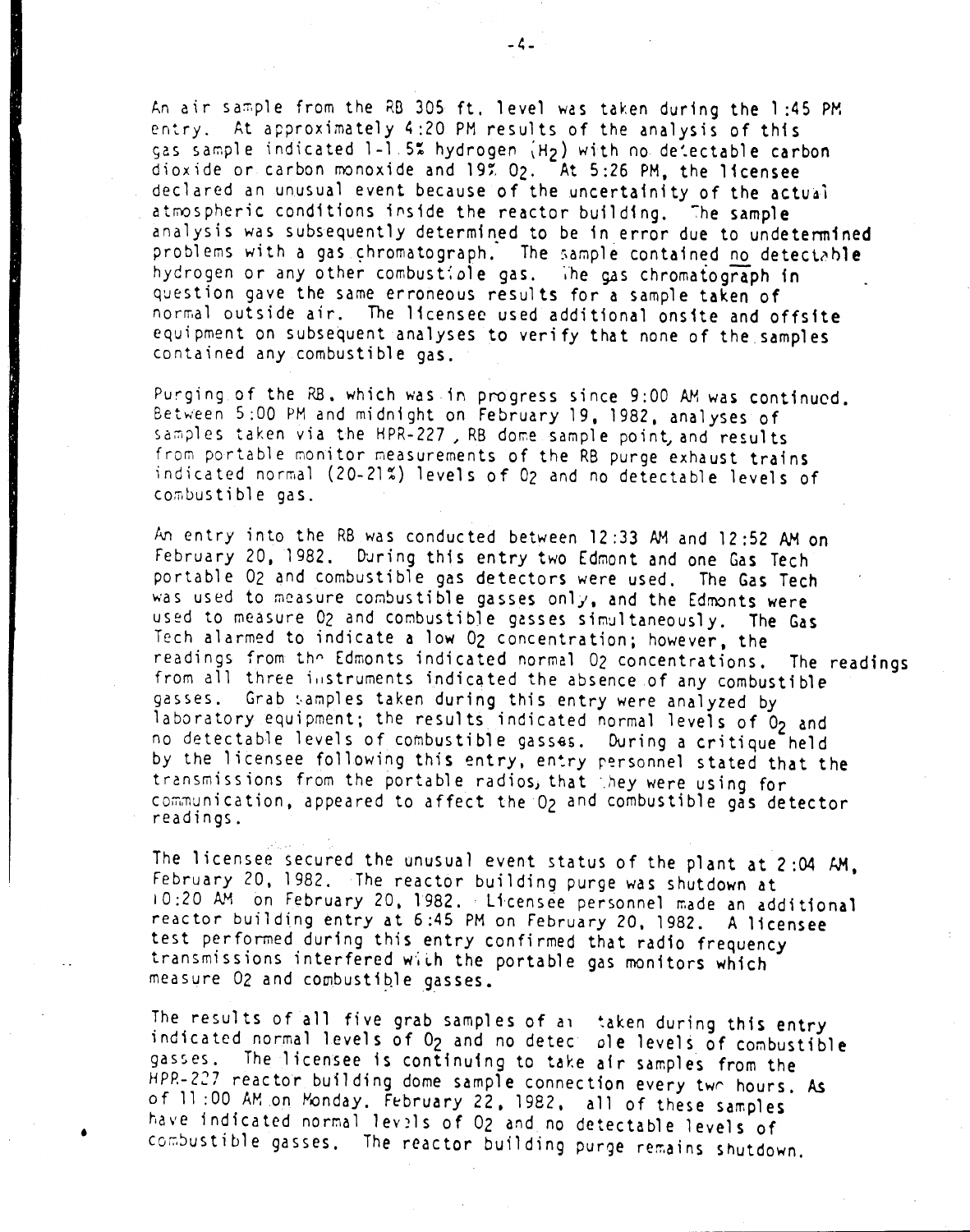The Environmental Protection Agency collected samples from all 13 ait particulate monitoring stations. Results indicated no detectable activity.

During the entry at 1:45 PM on February 19, 1982, one licensed radiation detection instrument (RO-2A) read full scale (50 R/I-). This was determined to be due to a faulty switch. No abnormal radiation levels or exposures were observed on subsequent entries.

\_. - Plans are proceeding to make another reactor building entry on Wednesday, February 24,1982. Additional investigations will be performed to further confirm normal reactor building atmospheric conditions. Additional investigations are also being performed on the mal functions of the Gas Tech monitors.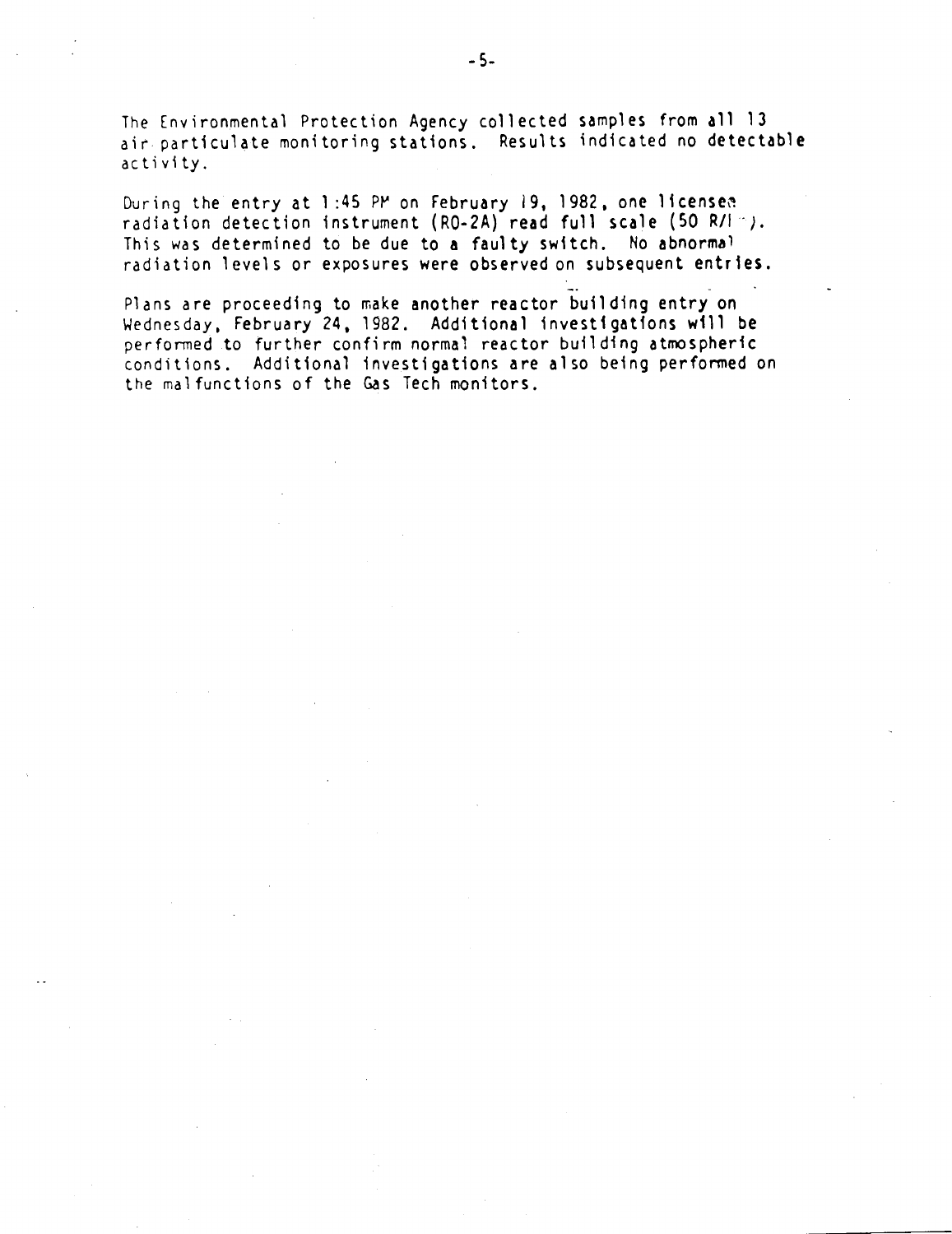#### Chairman Palladino Visit to TMI

On Tuesday, February 23, 1982. NRC & \_irman Nunzio Palladino is scheduled to come to Three Mile Island to meet with the NRC staff and review activities at the site. A short press conference for the news media will be held at the Environmental Protection Agency (EPA) Middletown Office at 100 Brown Street following his visit.

#### Future Meetings

- 1. On Monday, February 22, 1982, Lake Barrett will meet with the Middletown Mothers to discuss TMI related issues in general.
- 2. On Friday, February 26, 1982, Lake Barrett will be speaking for the dinner meeting being held by the Engineers Week Joint Planning Council to honor Lehigh Valley's Engineer of the Year and Young Engineer of the Year.
- 3. On Saturday, March 13, 1982, Lake Barrett will address the Society of Manufacturing Engineers in Williamsport, PA, on the cleanup of TM1 and general aspects of nuclear power.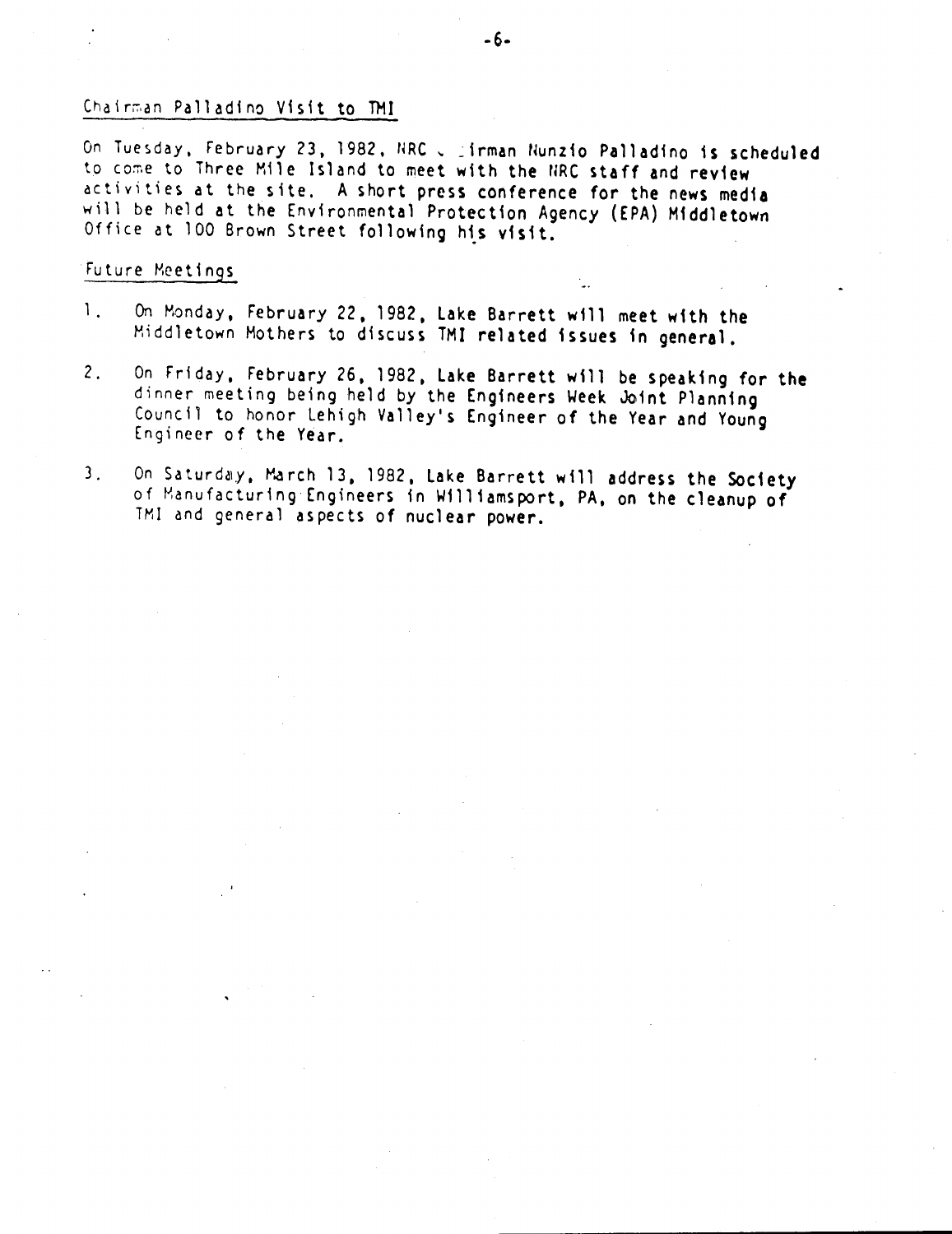## ATTACHMENT 1

í,

## SOS Performance for Batch Number 20

| Radionuclide | Average<br>Influent<br>(uc/m) | Average<br>Effluent<br>(uc/m) | Average<br>DF       |
|--------------|-------------------------------|-------------------------------|---------------------|
| Cesium 137   | $1.1 \times 10^2$             | $7.2 \times 10^{-4}$          | $1.5 \times 10^5$   |
| Strontium 90 | 4.4                           | $7.0 \times 10^{-3}$          | $6.2 \times 10^{2}$ |

### EPICOR II Performance February 6, 1982 to February 15, 1982

| Radionuclide | Average<br>Influent<br>(uc/m) | Average<br>Effluent<br>(uc/m) | Average<br>DF       |
|--------------|-------------------------------|-------------------------------|---------------------|
| Cesium 137   | $7.0 \times 10^{-4}$          | $1.9 \times 10^{-7}$          | $3.7 \times 10^{3}$ |
| Strontium 90 | $6.8 \times 10^{-3}$          | $-1.2 \times 10^{-5}$         | $>5.7 \times 10^2$  |
| Antimony 125 | $1.1 \times 10^{-2}$          | $5.5 \times 10^{-7}$          | $3.1 \times 10^{4}$ |